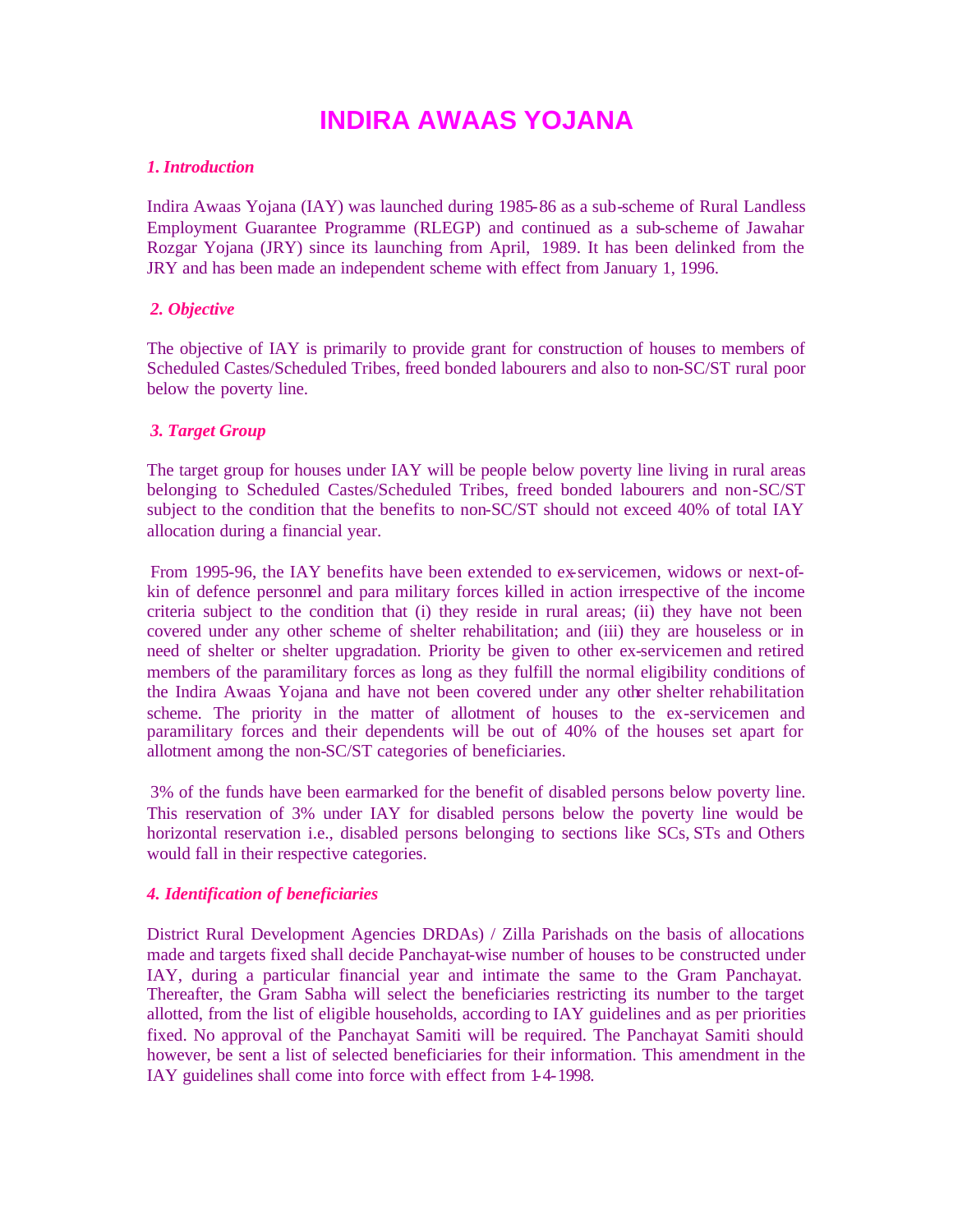# *5. Priority in Selection of Beneficiaries*

The order of priority for selection of beneficiaries amongst target group below poverty line is as follows:

- (i) Freed bonded labourers
- (ii) SC/ST households who are victims of atrocities
- (iii) SC/ST households, headed by widows and unmarried women.
- (iv) SC/ST households affected by flood, fire, earthquake, cyclone and similar natural calamities.
- (v) Other SC/ST households.
- (vi) Non- SC/ST households.
- (vii) Physically handicapped.
- (viii) Families/widows of personnel of defence services / para-military forces, killed in action.
- (ix) Displaced persons on account of developmental projects, nomadic seminomadic and de-notified tribals, families with disabled members and internal refugees, subject to the households being below poverty line.

# *6. Allotment of Houses*

Allotment of houses should be in the name of female member of the beneficiary household. Alternatively, it can be allotted in the name of both husband and wife.

# *7. Location of IAY houses*

The houses under IAY should normally be built on individual plots in the main habitation of the village. The houses can also be built on micro habitat approach or in a cluster within a habitation, so as to facilitate the development of infrastructure, such as, internal roads, drainage, drinking water supply etc. and other common facilities. Care should always be taken to see that the houses under IAY are located close to the village and not far away so as to ensure safety and security, nearness to work place and social communication.

# *8. Upper limit for construction assistance*

At present, upper limit of construction assistance under IAY is as given below:

|                                                                                    | Plain areas     | Hilly/Difficult<br>areas |
|------------------------------------------------------------------------------------|-----------------|--------------------------|
| Construction of house including sanitary latrine Rs.17,500<br>and smokeless chulha |                 | Rs. 19,500               |
| Cost of<br>infrastructure<br>providing<br>common facilities                        | and Rs. $2,500$ | <b>Rs. 2,500</b>         |
| Total:                                                                             | Rs.20,000       | Rs. 22,000               |

In case the houses are not built in cluster/micro-habitat approach, Rs. 2,500/- provided for infrastructure and common facilities should be given to the beneficiary for construction of the house. These limits are subject to revision from time to time by the Government of India.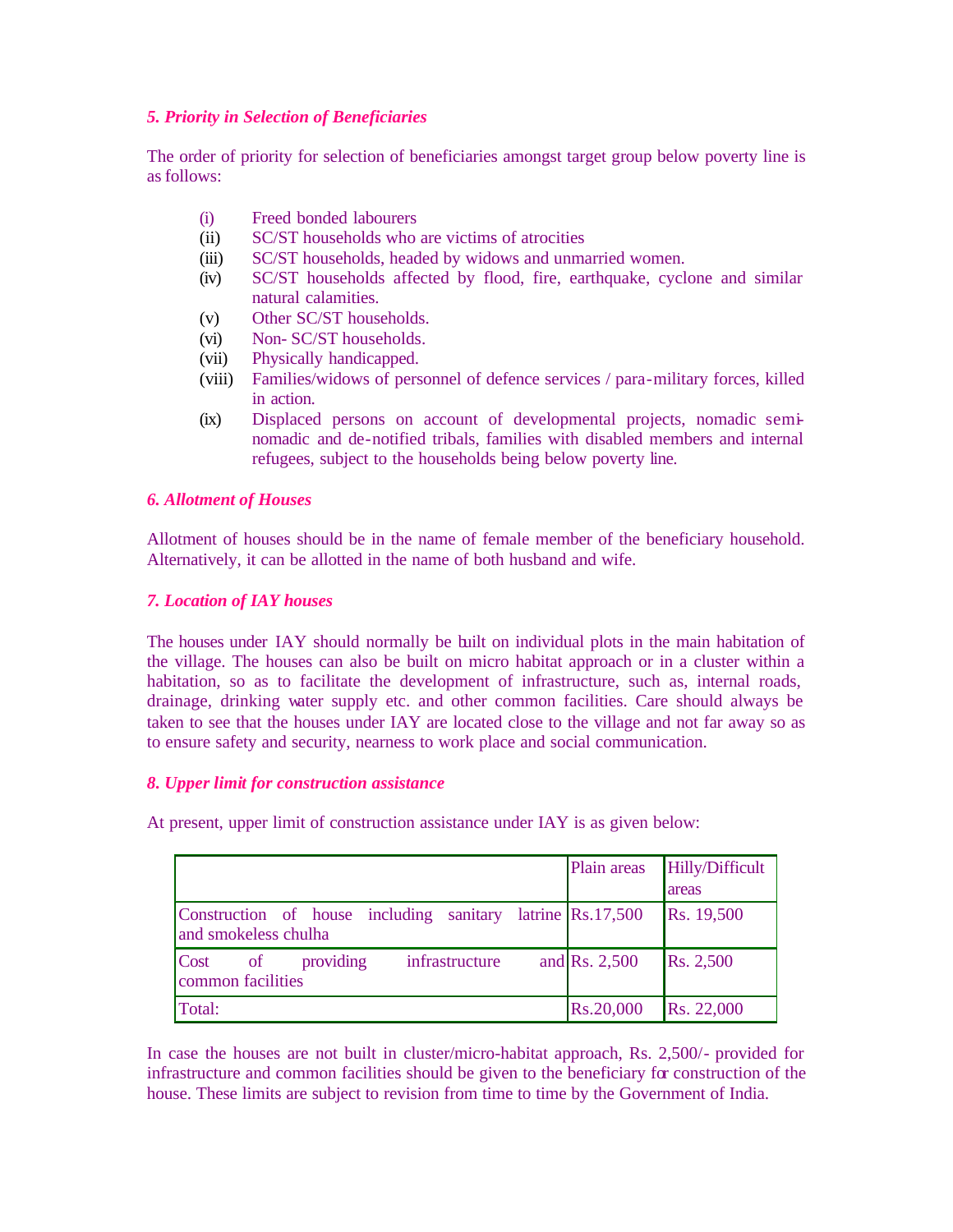# *9. Involvement of beneficiaries*

The construction of the houses should be done by the beneficiaries themselves from the very beginning. The beneficiaries may make their own arrangement for the construction, engage skilled workmen on their own and also contribute family labour. The beneficiaries will have complete freedom as to the manner of construction of the house which is their own. This will result in economy in cost, ensure quality of construction, lead to satisfaction on the part of beneficiaries and acceptance of the house. The responsibility for the proper construction of the house will thus be on the beneficiaries themselves. A Committee of the beneficiaries may be formed to coordinate the work.

# *10. Ban on contractors or departmental construction*

No contractor is allowed in the construction of IAY houses . If any case of construction through contractors comes to notice, Government of India will have a right to recover the allocation made to the State for those IAY houses. The house should not also be constructed by any Government department. Government departments or organisations can, however, give technical assistance or arrange for coordinated supply of raw materials such as cement, steel or bricks if the beneficiaries so desire. The spirit of the IAY is that the house is not to be constructed and delivered by any external agency; on the other hand, the house is to be constructed by the ultimate occupier of the house.

# *11. Appropriate Construction Technology and local materials*

While fixing technical specifications, effort should be made to utilize, to the maximum possible extent, local materials and cost effective technologies developed by various institutions. The implementing agency should contact various organizations/institutions for seeking expertise and information on innovative technologies, materials, designs and methods to help beneficiaries in the construction of durable and economical houses. The State Governments may also arrange to make available information on cost effective environment friendly technologies, materials, designs, etc. at block/district level. Technology using bricks, cement and steel on large scale should be discouraged. As far as possible, cement should be substituted by lime and lime *surkh*i manufactured locally. Bricks manufactured by beneficiaries themselves instead of its purchase may also be undertaken for reduction of cost and better wage employment.

# *12. Type Design*

12.1 The layout, size and type design of IAY houses should depend on the local conditions. Hence, no type design should be prescribed for IAY house except that the plinth area of the houses should be around 20 sq. mts.

12.2 The houses should be designed in accordance with the desire of the beneficiaries keeping in view the climatic conditions and the need to provide proper space, kitchen, ventilation, sanitary facilities, smokeless *chullah*, etc. and the community perceptions, preferences and cultural attitude. No type design should be imposed on the beneficiary.

12.3 The barrier free concept may be incorporated in the construction of houses meant for the disabled person with a view to facilitate his smooth and free movement in the house.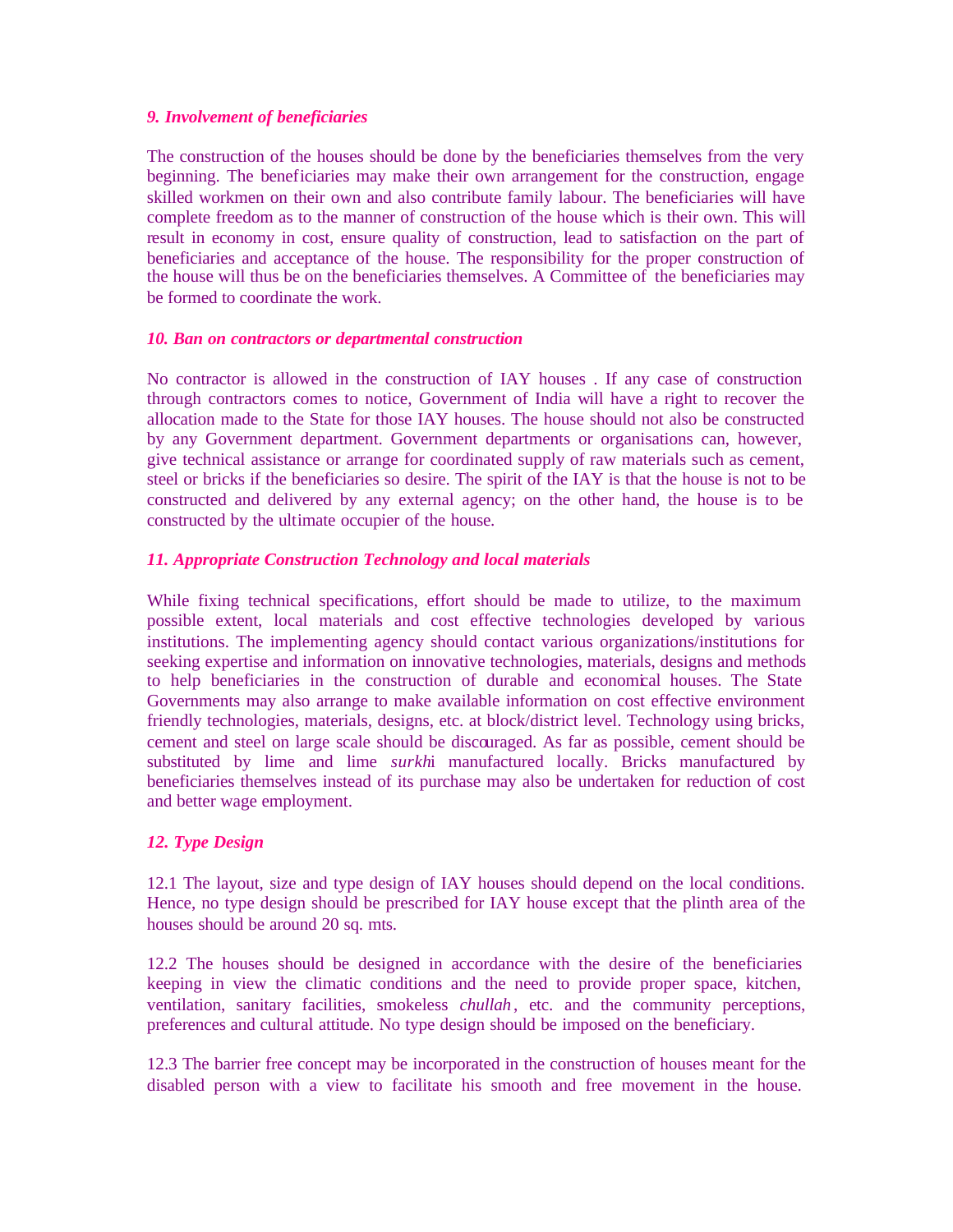However, as far as possible, the design of the house should conform to the occupational requirements of the beneficiary.

12.4 In areas frequented by natural calamities such as fire, flood, cyclones, earthquakes, etc., incorporation of disaster resistant features in the design should be encouraged.

# **13. Fuel Efficient Chullahs**

Fuel efficient *chullahs* have been developed and are being manufactured at several places. The Ministry of Non-conventional Energy Sources is encouraging installation of such *chullah*s. It should be ensured that every house constructed under IAY is provided with a fuel efficient *chullah* .

# *14. Drinking Water Supply*

The availability of drinking water supply should be ensured by the agencies responsible for the implementation of the IAY. Where necessary, a hand-pump should be installed on the site before the work is started, from the funds available under Rural Water Supply or other similar programmes.

# *15. Sanitation and Sanitary latrines*

Construction of sanitary latrine forms an integral part of IAY houses. It has, however, been observed that in a large number of cases, either the sanitary latrines in these houses are not constructed or if constructed, these are not put to proper use by the beneficiaries. The Government of India attaches considerable importance to the construction of sanitary latrines as a sanitation measure and, therefore, sanitary latrines should invariably be taken up as part of the IAY houses. A system of drainage from the houses should also be provided to avoid overflow from the kitchen, bathroom etc.

# *16. Environmental Improvement and Social Forestry*

Plantation of trees in the entire habitat or around the individual house should be taken up simultaneously. Trees may be planted near the housing clusters so that, in due course, enough trees are available nearby, to enable the beneficiaries to get fuel/fodder/small timber. Such plantations can be taken up under the social forestry Programme.

# *17. Involvement of Voluntary Organisations*

Suitable local voluntary agencies with proven good track record wherever available should be associated with the construction of IAY houses. The supervision, guidance and the monitoring of construction can be entrusted to these voluntary organisations. In particular the voluntary agencies should be made use of to popularise the use of sanitary latrine and also in the construction of smokeless *chullahs.*

# *18. Inventory of Houses*

The implementing agencies should have a complete inventory of houses constructed under IAY, giving details of the date of start of construction and the date of completion of houses, cost involved, number of houses allotted, names of the village and Block in which the houses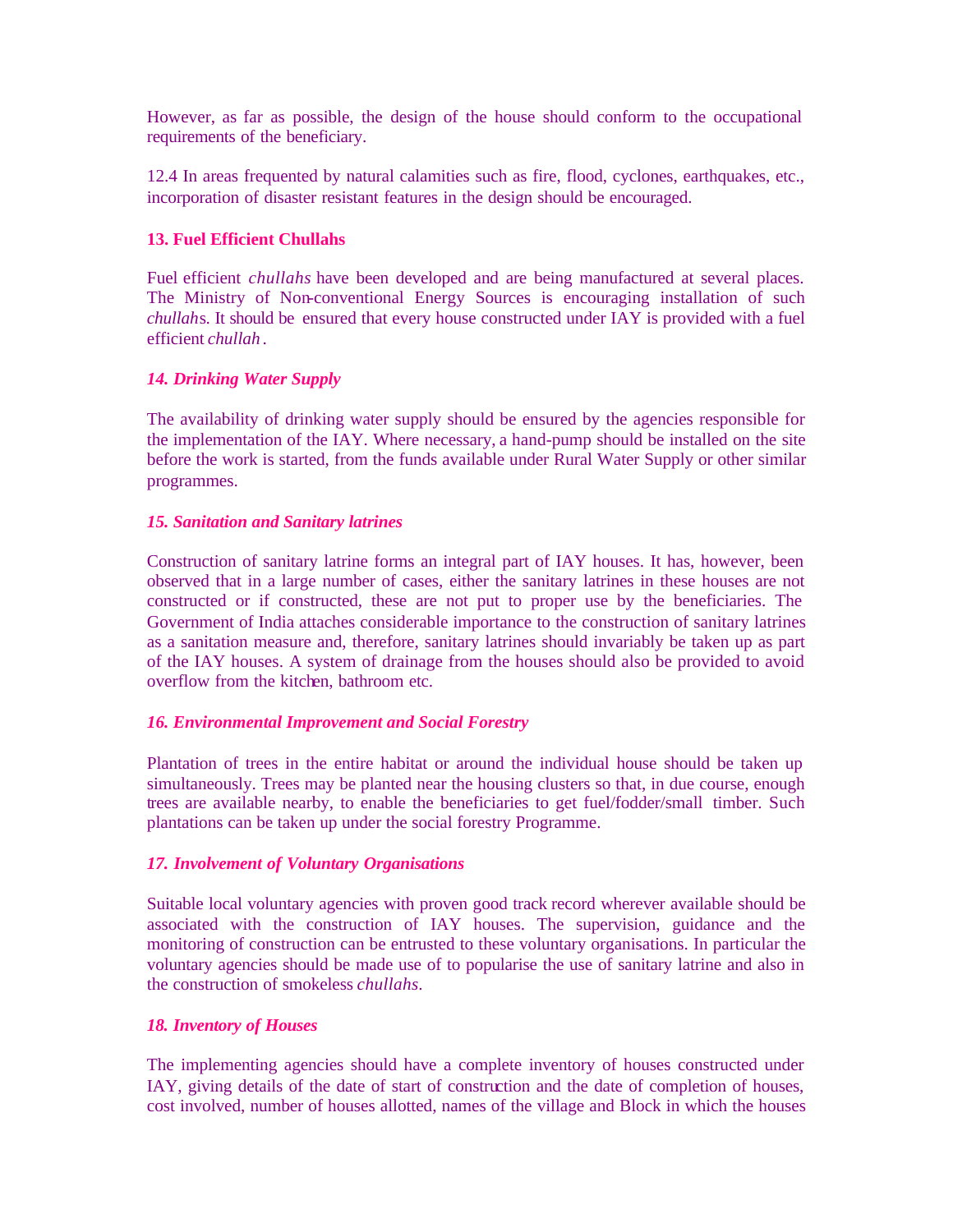are located; name, address, occupation and category of beneficiaries and other relevant particulars.

## *19. Display of IAY Board and Logo*

On completion of an IAY house, the DRDA concerned should ensure that for each house so constructed, a board is set up displaying clearly the house built under Indira Awaas Yojana and should indicate the IAY logo, name of the beneficiary and the year of construction.

#### *20. Monitoring*

Officers dealing with IAY at the State headquarters should visit districts regularly and ascertain through field visits whether the programme is being implemented satisfactorily and whether construction of houses is in accordance with the prescribed procedure. Likewise, officers at the district, sub-division and block levels must closely monitor all aspects of the IAY through visits to work sites in interior areas. A schedule of inspection which prescribes a minimum number of field visits for each supervisory level functionary from the State level to the block level should be drawn up and strictly adhered to.

The State Government should prescribe the periodical reports/returns through which it should monitor the performance of IAY in the districts and also get appropriate reports and returns prescribed, to be collected by the DRDA/ZPs, for proper monitoring of the IAY. The monitoring of the programme at the State level will be the responsibility of the State Level Coordination Committee for Rural Development Programmes. A representative or nominee of the Ministry of Rural Areas & Employment, Government of India should invariably be invited to participate in the meetings of the Committee.

The following reports and returns should be submitted to the Government of India by the State/UTs separately in respect of the IAY.

(i) a monthly progress report to be furnished by Telex/Fax/E-mail/ NICNET in Proforma -I, by 10th of every succeeding month.

(ii) A detailed Annual Progress Report to be submitted by 25th April of the succeeding year in Proforma. II.

#### **21. Evaluation Studies**

21.1 The States/UTs should conduct periodic evaluation studies on the implementation of the IAY.

21.2 Evaluation studies may be got conducted by reputed institutions and organisations on issues thrown up by the concurrent evaluation, meriting detailed studies by the States/UTs as well as the Government of India.

21.3 Copies of the reports of these evaluation studies conducted by the States/UTs should be furnished to the Government of India.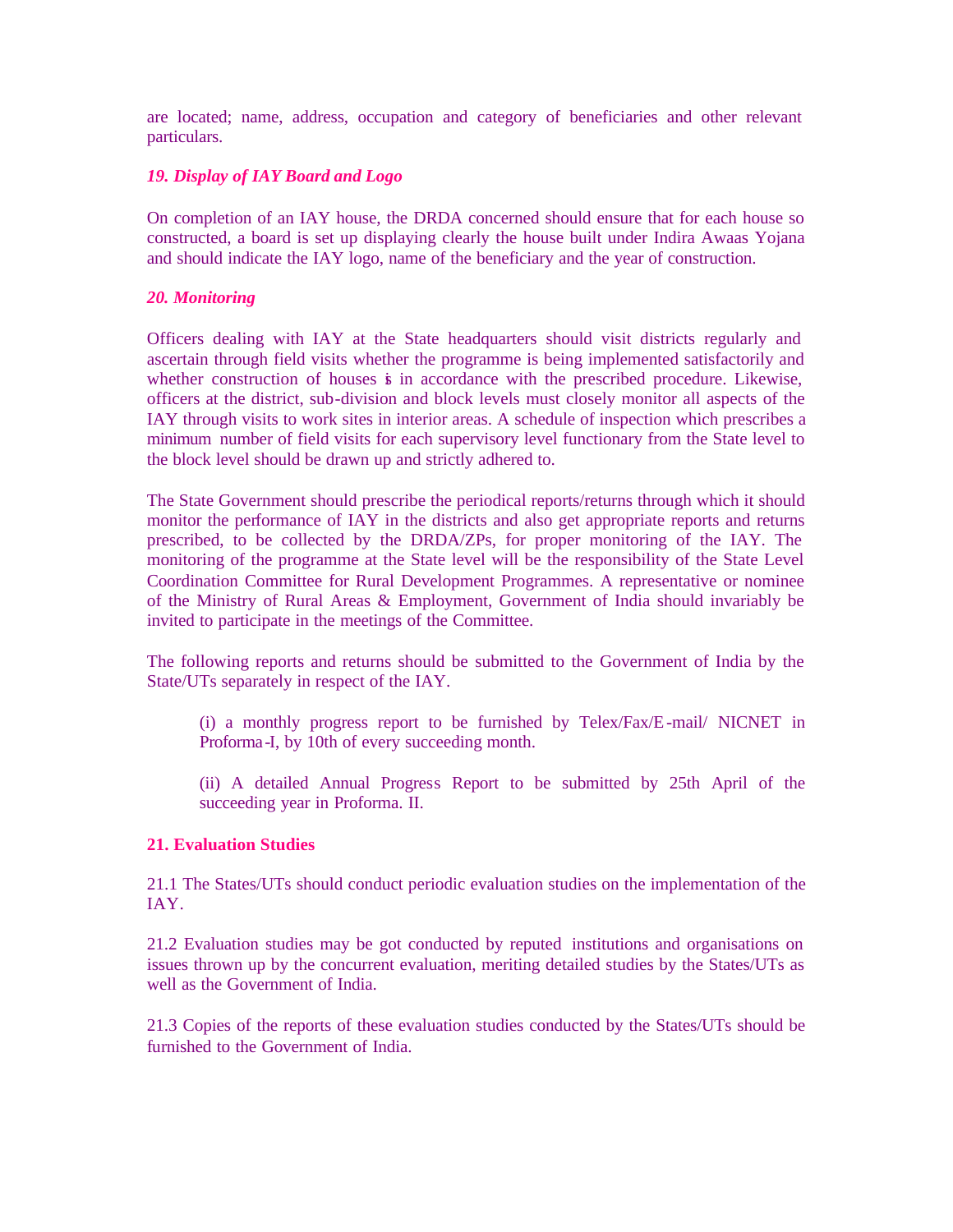21.4 Remedial action should be taken by the States/UTs on the basis of the observations made in these evaluation studies and also in the concurrent evaluation conducted by or on behalf of Government of India.

## *22. Transparency in Implementation of IAY*

It is of utmost importance that Centrally Sponsored Schemes are properly implemented and misutilization and other irregularities are minimized. For this, there is an urgent need to have greater transparency in the implementation of IAY at various levels. This would basically require that people should have access to information about implementation of these programmes in all their aspects. The disclosure of information should be the rule and withholding of information an exception.

List of items on which information should invariably be made available to people to bring about greater transparency at village, block and district level is given below. This list of items is illustrative and not exhaustive. The State Government may like to add any other item which they feel should be shared with the people. It would be useful if the information which is required to be given at village level is also available at one level above i.e., the block level. Similarly, the information which is required to be made available at block level should be available at district level also. This would facilitate in case they fail to get the same at the lower level. While some information may have to be supplied on demand, at the same time, it would be useful if some information is displayed in a suitable manner at different places to facilitate easy and quick access. Photo/authenticated copies of documents may also be supplied on payment.

## **VILLAGE LEVEL**

- (i) List of people below poverty line in the village
- (ii) List of beneficiaries identified during preceding year and current year including details of SC/ST, women beneficiaries and disabled persons under IAY.
- (iii) Allocation made to the village under IAY.
- (iv) Guidelines of IAY/criteria of selecting beneficiaries.
- (v) Display of IAY sign board on the allotted houses.

## **BLOCK LEVEL**

- (i) Details of houses taken up at Block Level with cost, sources of funds, implementing agency.
- (ii) Access to muster rolls.
- (iii) Distribution of funds village-wise for the scheme.
- (iv) Allocation/Availability of funds and progress in implementation of IAY.

## **DISTRICT LEVEL**

- (i) Distribution of IAY funds block-w ise/village-wise for the scheme.
- (ii) Criteria for distribution of funds to blocks/villages including norms for its selection under IAY.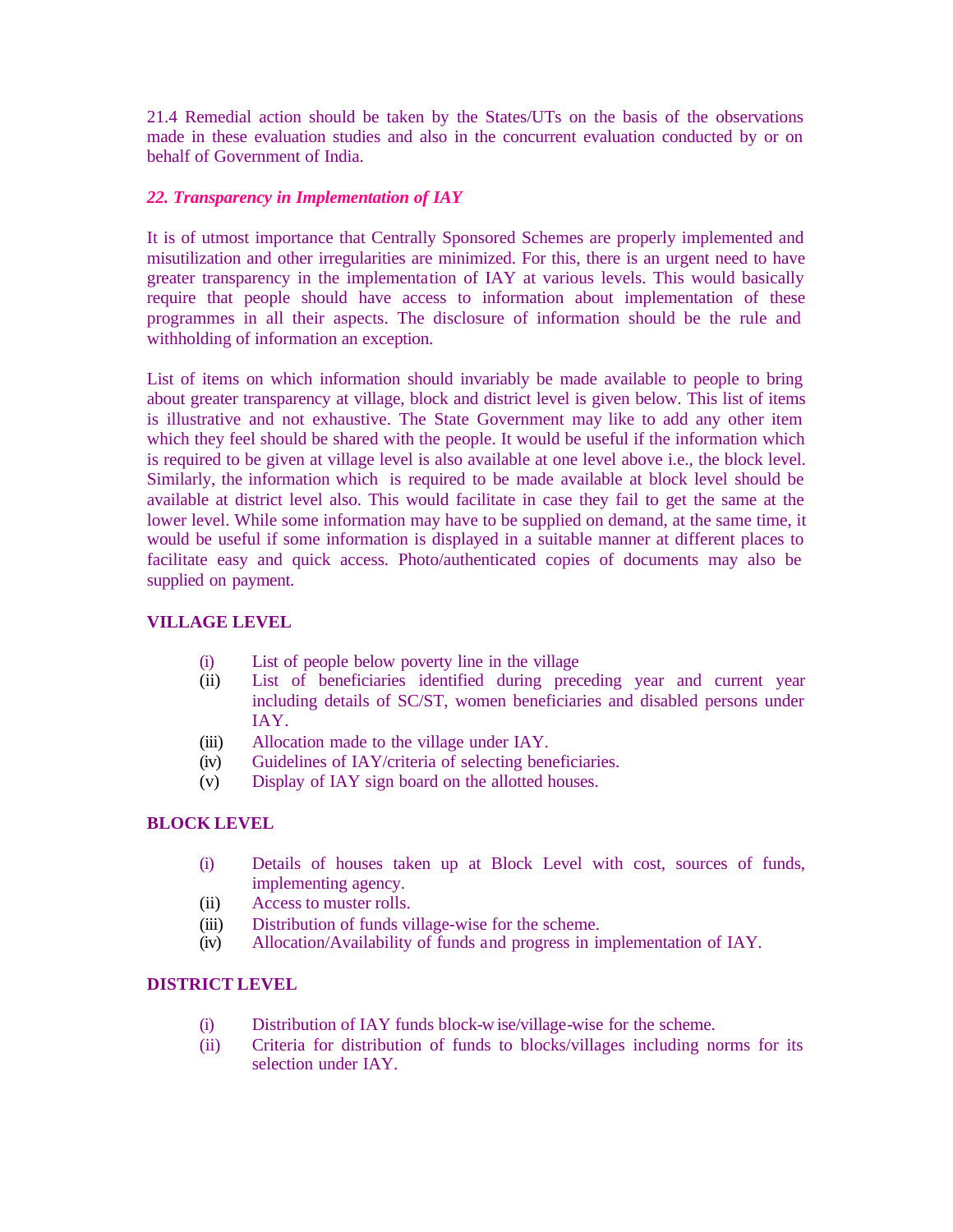## *23. Pattern of Funding*

IAY is a Centrally Sponsored Scheme funded on cost-sharing basis between the Government of India and the States in the ratio of 80:20. In the case of Union Territories, the entire resources under this scheme are provided by the Government of India.

#### *24. Criteria for Allocation of Resources*

Central assistance under Indira Awaas Yojana will be allocated to the States/UTs on the basis of proportion of rural poor in a States/UTs to the total poor in the country. The poverty estimates prepared by the Planning Commission in this regard will be used for this purpose. The proportion of rural SC/ST population in a district to the total rural SC/ST population in the State/UT is the criteria of inter-district allocation of IAY funds within a State/UT. These allocation for every year will be decided by the Government of India on the basis of above criteria subject to availability of funds. Diversion of resources from one district to another will not be permissible.

## *25. Release of Central Assistance to DRDAs.*

IAY funds are operated by the DRDAs /ZPs at the district level. Central assistance will be released every year to the DRDAs, in two installments, subject to the fulfillment of the following conditions:

(a) The first installment is released in the beginning of the financial year. This is subject to condition that the IInd Installment during previous year was claimed and released. However, if any specific conditions had been imposed at the time of release of the last installment of the previous year, its compliance will be ensured before release of the first installment.

(b) The second installment for the districts will be released on the request of the DRDAs in the prescribed proforma as per **Proforma. III** on fulfillment of the following conditions:

(i) The quantum of second installment will be dependent on the time of reporting of utilisation. Depending on the receipt of complete proposal for second installment, the quantum will be governed as follows:

Proposal received in:-

December - 50% of allocated funds

January - 40% of allocated funds

February - 30% of allocated funds

March - 20% of allocated funds

(ii) 60% of total available funds, that is, opening balance of the year plus the amount received including the State share should be been utilised at the time of applying for the second installment.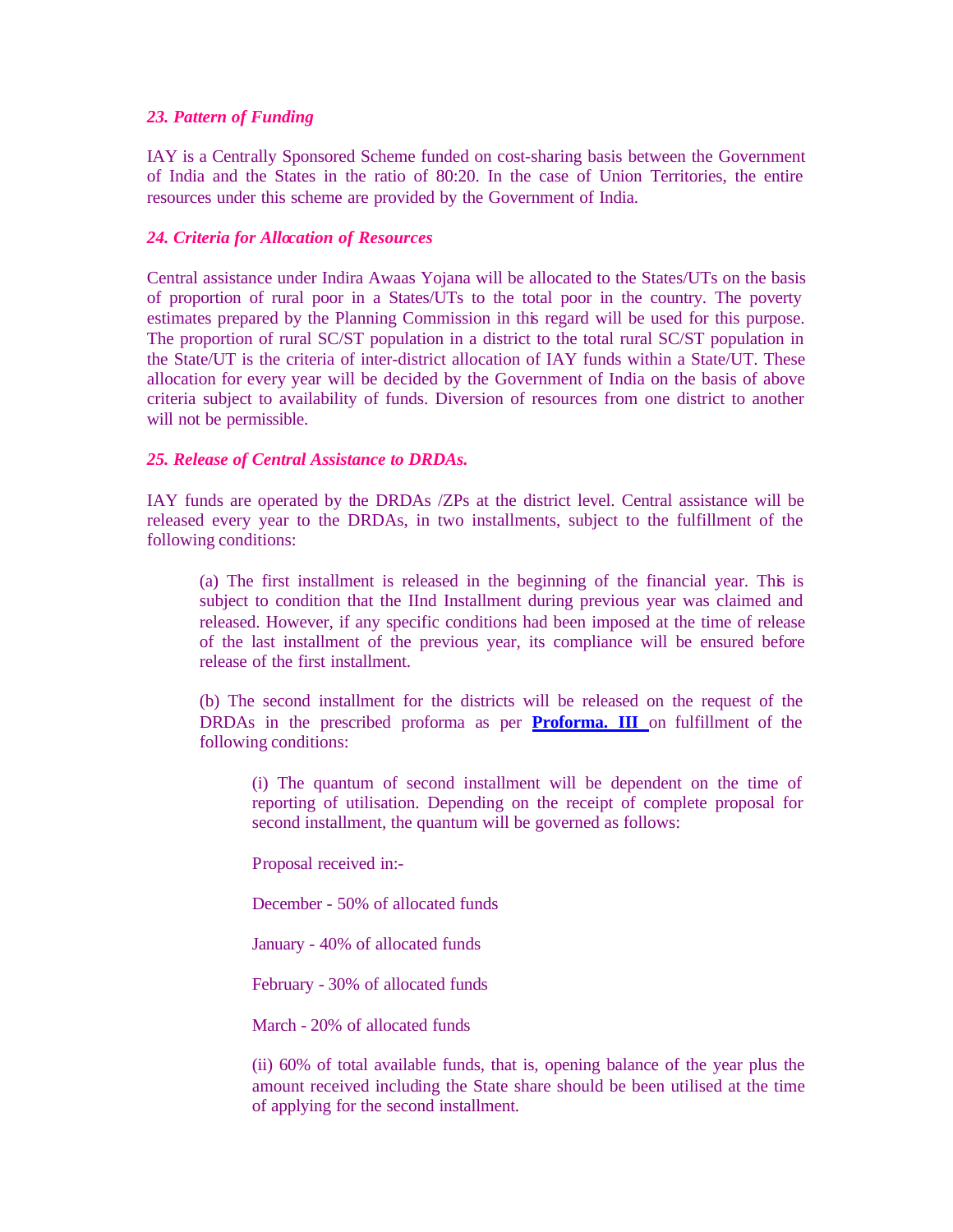(iii) The opening balance in the district i.e. the aggregate of balance with DRDA should not exceed 25% of the district allocation during the previous year. In case the opening balance exceeds this limit, the Central share of the excess will be deducted at the time of release of second installment.

(iv) The State provision for the current year will have to be indicated by the DRDAs. The Central release will be restricted in proportion to the provision made to the DRDAs.

(v) The State Government should have released all its contribution (including those of previous year) due up to the date of the application for the second installment. In the event of shortfall in State share, corresponding amount of Central share ( i.e., 4 times the State share) will be deducted from the second installment.

(vi) Submission of Audit Reports of the DRDA for the previous year.

(vii) Submission of Utilisation Certificates from the DRDA for the previous year in the prescribed **Proforma IV** which is Annexed.

(viii) Annual Plan should have been approved by the Governing Body of the DRDA.

(ix) All progress/Monitoring Reports have been sent.

(x) Non-embezzlement certificate will be submitted.

(xi) Certificate to the effect that there has been no diversion of resources from one district to another will have to be submitted.

(xii) Any other condition imposed from time to time will also have to be complied with.

(c) In case of districts/UTs such as Kinnaur, Lahaul and Spiti, Leh, Kargil, Andaman and Nicobar Islands and Lakshadweep and any other areas as decided, which have a limited working season, the entire Central assistance may be released in one installment. The State shall also release its share in one installment. In the case of these districts, to which funds are released in one installment, funds will be released on fulfillment of the conditions laid down .

#### *26. Release of State share to DRDAs*

The State Government shall release its share to the DRDAs within one month after the release of Central assistance and copy of the same should be endorsed to Ministry of Rural Areas & Employment

#### *27. Separate Bank Account for Indira Awaas Yojana*

The IAY funds (Central share as well as State share) shall be kept in a nationalised/scheduled or cooperative bank or a Post Office in an exclusive and separate savings bank account by the DRDAs.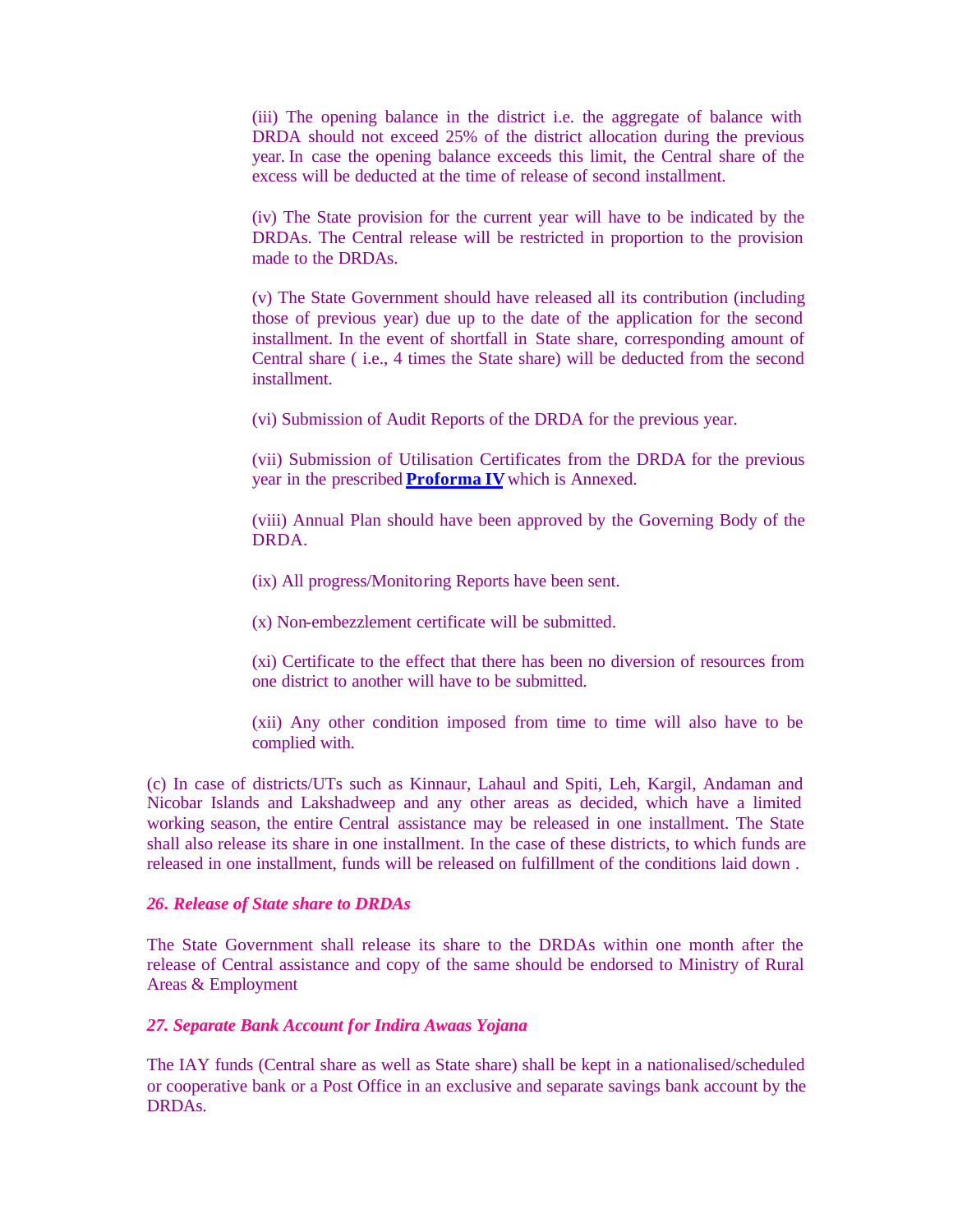## *28. Utilisation of Interest Earned on Deposits*

The interest amount accrued on the deposits of the IAY funds shall be treated as part of the IAY resources.

## *29. Drawal of funds by the DRDAs*

Drawal of funds from the accounts shall only be made for incurring expenditure under IAY.

#### *30. Payment to beneficiaries*

Payment should be made to the beneficiary on a staggered basis depending on the progress of the work. The entire money should not be paid to the beneficiary in lump-sum. Installments of payments can be laid down by the State Government or at the district level to be linked to the progress of work.

## **PROFORMA III**

# **CREDIT-CUM-SUBSIDY SCHEME FOR RURAL HOUSING PROFORMA FOR RELEASE OF SECOND INSTALLMENT**

1. YEAR : \_\_\_\_\_\_\_\_\_\_\_\_\_\_\_\_\_\_\_\_\_\_\_\_\_\_\_\_

- 2. Name of Implementing Agency
- 3. Address :

\_\_\_\_\_\_\_\_\_\_\_\_\_\_\_\_\_\_\_\_\_\_

\_\_\_\_\_\_\_\_\_\_\_

a) Tele.  $No:$ 

b) Fax No (if any) :  $\qquad \qquad$ 

c) E-Mail address (if any : \_\_\_\_\_\_\_\_\_\_\_\_\_\_\_\_\_\_\_\_\_\_\_\_\_\_\_\_\_

#### 4 . **Financial Details for the Current Year.** (Amount Rs. In lakhs)

A. Central Allocation for the Current Year: \_\_\_\_\_\_\_\_\_\_\_\_\_\_\_\_\_\_\_\_\_\_\_\_

B. Opening Balance as on 1st April during the current year : \_\_\_\_\_\_\_\_\_\_\_\_\_\_\_\_\_\_\_

C. Central Release during the current year : \_\_\_\_\_\_\_\_\_\_\_\_\_\_\_\_\_\_\_\_\_\_\_\_

D. State Release during the current year : \_\_\_\_\_\_\_\_\_\_\_\_\_\_\_\_\_\_\_\_\_\_\_\_

E. TOTAL AVAILABILITY (B+C+D) : \_\_\_\_\_\_\_\_\_\_\_\_\_\_\_\_\_\_\_\_\_\_\_\_

F. Expenditure during current year (As on \_\_\_\_\_\_\_\_\_\_\_\_\_\_\_\_\_\_\_\_\_\_\_\_\_) :

G. Percentage of expenditure to total availability during the current year (F/E) x 100 :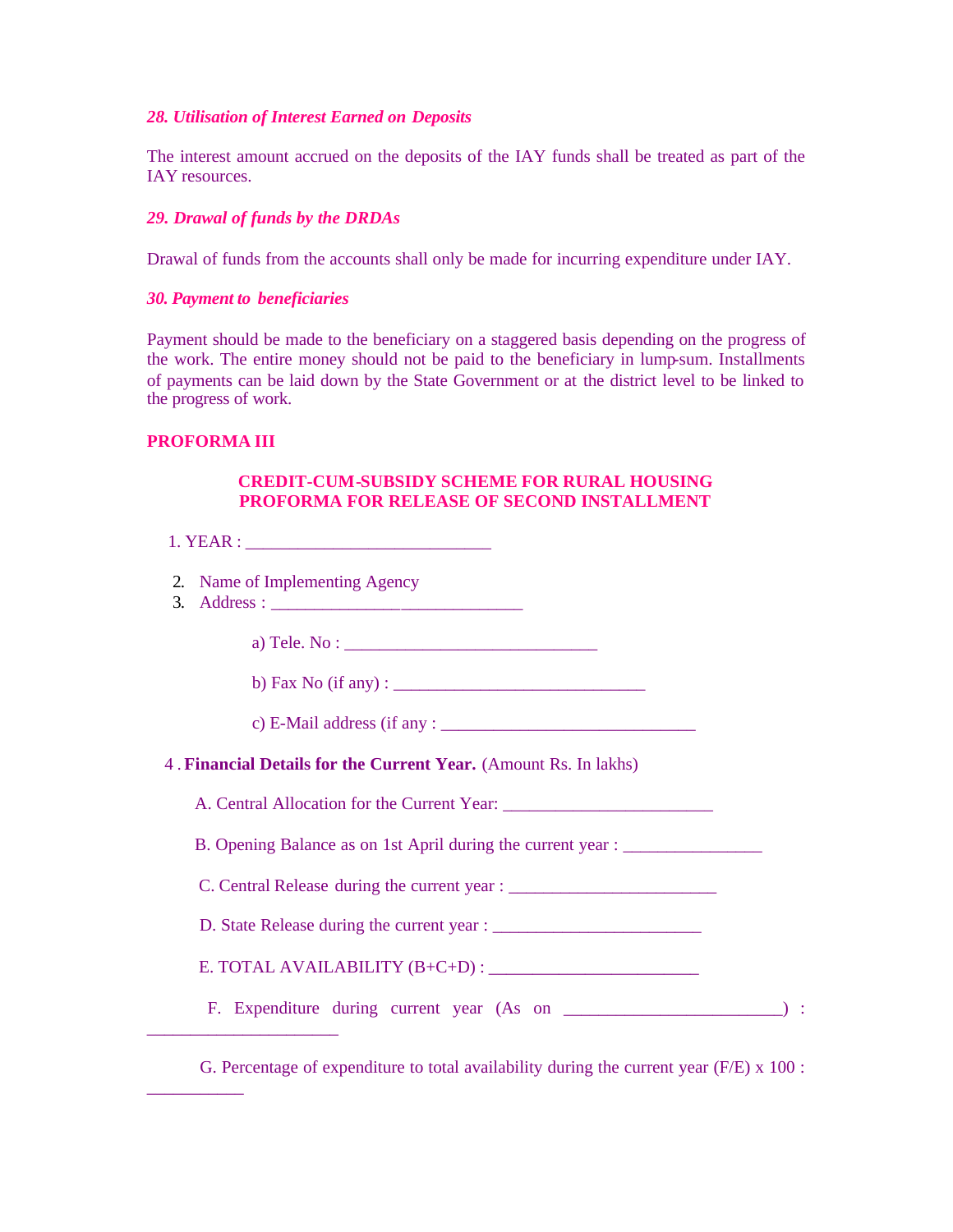**4**. Utilisation Certificate for the previous year is enclosed in the prescribed proforma (Form 16 GFR - 19.A).

**5**. Audit report of the previous year with the relevant certificates duty recorded by the Auditor is enclosed.

**6**. It is certified that

(i) no major irregularities such as embezzlement, diversion of funds etc. have been noticed in the audit report for the previous year in respect of the implementing Agency under Credit-Cum-subsidy Scheme.

(ii). necessary action has already been initiated to rectify the defects pointed out in the Audit Report for the previous year and earlier years and compliance would be sent/has been sent to the Ministry shortly;

(iii). all the funds under the scheme Credit-cum-Subsidy Scheme for Rural Housing have been kept in the Savings Bank Account. No fund has been withdrawn from Savings Bank Account and deposited in the Treasury even temporarily;

(v). all conditions laid down in the Credit-cum-Subsidy Scheme guideline are being fulfilled while implementing the scheme.

Signature\_\_\_\_\_\_\_\_\_\_\_\_\_

Implementing Agency

Date:

**PROFORMA. IV**

#### FORM GFR 19-A

#### **UTILISATION CERTIFICATE FOR THE YEAR UNDER**

a) Unspent Balance from Previous Year : Rs. \_\_\_\_\_\_\_\_\_\_ lakhs Certified that a sum of Rs. lakhs

b) Grants received during the year : Rs.\_\_\_\_\_\_\_\_\_lakhs was received by Implementing Agency as subsidy under the Credit-cum-Subsidy Scheme for Rural Housing.

Letter No./Date Central Govt. State Govt. TOTAL as per details given in the margin both from the Centre and the State amounting to Rs.\_\_\_\_\_lakhs. Further a sum of Rs. a lakhs being the unspent balance of the previous year was allowed to be brought forward for utilisation during the current year \_\_\_\_\_\_\_. The misc. receipts of the Agency during the year was Rs.\_\_\_\_ lakhs.

c) Misc. receipts of the Agency :

d) Interest receipts :